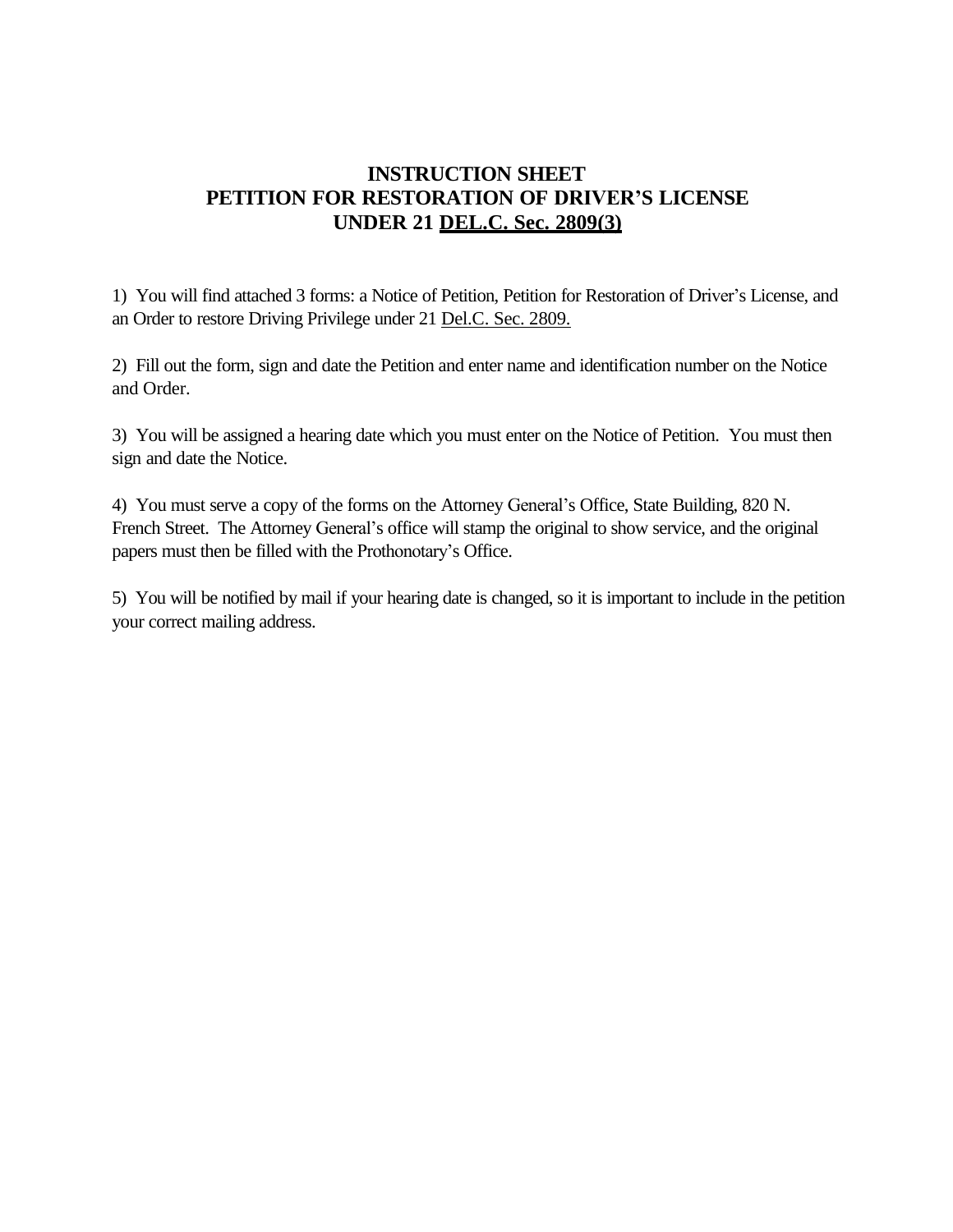### **IN THE SUPERIOR COURT OF THE STATE OF DELAWARE**

| <b>STATE OF DELAWARE</b> |       |
|--------------------------|-------|
| Petitioner               |       |
|                          |       |
| V.                       | I.D.# |
|                          |       |
|                          | CR.A# |
| <b>NAME</b>              |       |
| Respondent               |       |
|                          |       |

| I.D.# |  |
|-------|--|
| CR.A# |  |

### **NOTICE OF PETITION**

Please take notice that the attached Petition for Restoration of Driver's License will be heard on at 2:00 p.m.

signature of respondent

Date: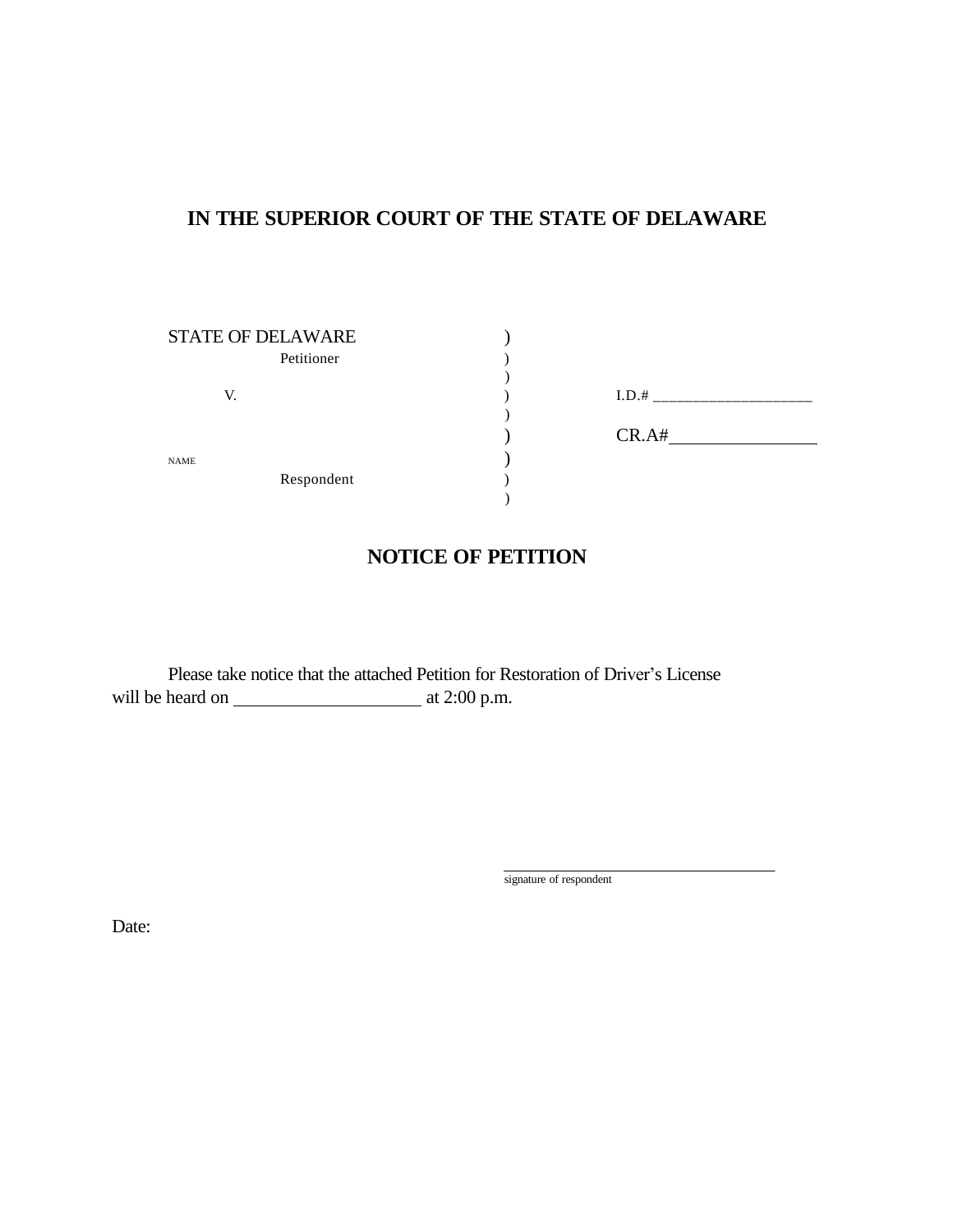#### **IN THE SUPERIOR COURT OF THE STATE OF DELAWARE**

# **IN AND FOR (Put in Appropriate County) COUNTY**

|      | <b>STATE OF DELAWARE</b><br>Petitioner                                                                                  |  |                                                                                                                                                                                                                                                                                                                                                                                                                                                                 |
|------|-------------------------------------------------------------------------------------------------------------------------|--|-----------------------------------------------------------------------------------------------------------------------------------------------------------------------------------------------------------------------------------------------------------------------------------------------------------------------------------------------------------------------------------------------------------------------------------------------------------------|
|      |                                                                                                                         |  |                                                                                                                                                                                                                                                                                                                                                                                                                                                                 |
|      | V.                                                                                                                      |  | $I.D.# \begin{tabular}{ c c c } \hline \multicolumn{3}{ c }{\textbf{I}} & \multicolumn{3}{ c }{\textbf{II}} & \multicolumn{3}{ c }{\textbf{II}} \\ \hline \multicolumn{3}{ c }{\textbf{II}} & \multicolumn{3}{ c }{\textbf{III}} & \multicolumn{3}{ c }{\textbf{III}} \\ \hline \multicolumn{3}{ c }{\textbf{II}} & \multicolumn{3}{ c }{\textbf{III}} & \multicolumn{3}{ c }{\textbf{III}} \\ \hline \multicolumn{3}{ c }{\textbf{III}} & \multicolumn{3}{ c $ |
|      |                                                                                                                         |  |                                                                                                                                                                                                                                                                                                                                                                                                                                                                 |
|      |                                                                                                                         |  |                                                                                                                                                                                                                                                                                                                                                                                                                                                                 |
|      |                                                                                                                         |  |                                                                                                                                                                                                                                                                                                                                                                                                                                                                 |
| Name |                                                                                                                         |  |                                                                                                                                                                                                                                                                                                                                                                                                                                                                 |
|      | Respondent                                                                                                              |  |                                                                                                                                                                                                                                                                                                                                                                                                                                                                 |
|      |                                                                                                                         |  |                                                                                                                                                                                                                                                                                                                                                                                                                                                                 |
|      |                                                                                                                         |  | PETITION FOR RESTORATION OF DRIVER'S LICENSE                                                                                                                                                                                                                                                                                                                                                                                                                    |
|      |                                                                                                                         |  |                                                                                                                                                                                                                                                                                                                                                                                                                                                                 |
|      |                                                                                                                         |  |                                                                                                                                                                                                                                                                                                                                                                                                                                                                 |
|      | Pursuant to 21 <u>Del.C. Sec. 2809 (3)</u> ,<br>hereby petitions the Court for restoration of his/her driver's license. |  |                                                                                                                                                                                                                                                                                                                                                                                                                                                                 |
|      |                                                                                                                         |  |                                                                                                                                                                                                                                                                                                                                                                                                                                                                 |
|      |                                                                                                                         |  |                                                                                                                                                                                                                                                                                                                                                                                                                                                                 |
|      |                                                                                                                         |  | <u> 1989 - Johann Stein, mars an deutscher Stein († 1989)</u>                                                                                                                                                                                                                                                                                                                                                                                                   |
|      |                                                                                                                         |  |                                                                                                                                                                                                                                                                                                                                                                                                                                                                 |
|      |                                                                                                                         |  |                                                                                                                                                                                                                                                                                                                                                                                                                                                                 |
|      |                                                                                                                         |  |                                                                                                                                                                                                                                                                                                                                                                                                                                                                 |
|      | as defined in 21 <u>Del.C. Sec. 2802</u> , on date                                                                      |  |                                                                                                                                                                                                                                                                                                                                                                                                                                                                 |
|      |                                                                                                                         |  |                                                                                                                                                                                                                                                                                                                                                                                                                                                                 |
|      | $3)$ name                                                                                                               |  |                                                                                                                                                                                                                                                                                                                                                                                                                                                                 |
|      | Asks the court to restore his /her driver's for the following reasons:                                                  |  |                                                                                                                                                                                                                                                                                                                                                                                                                                                                 |
|      |                                                                                                                         |  |                                                                                                                                                                                                                                                                                                                                                                                                                                                                 |
|      |                                                                                                                         |  |                                                                                                                                                                                                                                                                                                                                                                                                                                                                 |
|      |                                                                                                                         |  |                                                                                                                                                                                                                                                                                                                                                                                                                                                                 |
|      |                                                                                                                         |  |                                                                                                                                                                                                                                                                                                                                                                                                                                                                 |
|      |                                                                                                                         |  |                                                                                                                                                                                                                                                                                                                                                                                                                                                                 |
|      | $\pi$ innnonn                                                                                                           |  | $\sim$ $\sim$ $\sim$ $\sim$<br>$\mathbf{r}$                                                                                                                                                                                                                                                                                                                                                                                                                     |

WHEREFORE, Request the Court to restore his/her driving privilege subject to meeting the financial responsibility requirements and other provisions of law relating to the issuance of operator's licenses.

Signature of respondent